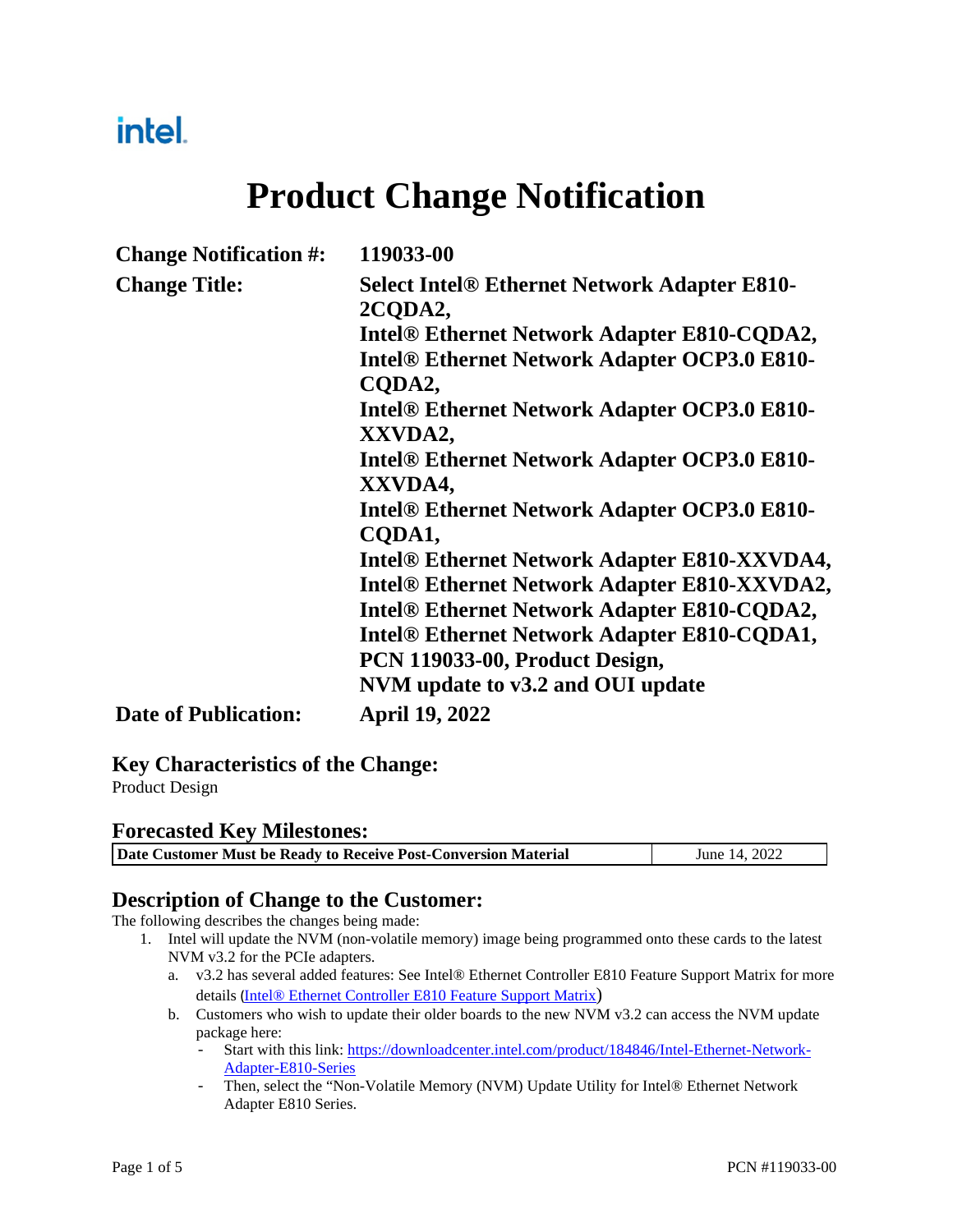2. In addition to the change above, Intel will implement an OUI update from J40322 (B4-96-91) to M73264 (30-3E-A7) due to low watermark for these SKUs only:

| Product code    | MM#    |
|-----------------|--------|
| E810XXVDA2OCPV3 | 983262 |
| E810XXVDA2OCP3G | 983263 |
| E810XXVDA2OCP3L | 99A0FV |
| E810CQDA1BLK    | 978313 |
| E810CQDA1G1P5   | 978314 |
| E810CQDA2       | 978322 |

## **Customer Impact of Change and Recommended Action:**

Intel anticipates no impact to customers.

Customers can expect to receive mixed inventory until current inventory levels are depleted.

Please contact your local Intel Field Sales Rep if you have any further questions about these changes.

| <b>Marketing Name</b>                                                             | <b>Product Code</b> | MM#    | <b>Pre Change</b><br>TA | <b>Pre Change</b><br><b>PBA</b> | <b>Post Change</b><br>TA | <b>Post Change</b><br><b>PBA</b> |
|-----------------------------------------------------------------------------------|---------------------|--------|-------------------------|---------------------------------|--------------------------|----------------------------------|
| Intel <sup>®</sup> Ethernet Network<br>Adapter E810-CQDA1, Retail<br>Unit         | E810CQDA1           | 978312 | K70648-003              | M17659-004                      | K70648-004               | M17659-005                       |
| <b>Intel® Ethernet Network</b><br>Adapter E810-CQDA1, Retail<br><b>Bulk</b>       | E810CQDA1BLK        | 978313 | K70661-003              | M17659-004                      | K70661-004               | M17659-005                       |
| Intel <sup>®</sup> Ethernet Network<br>Adapter E810-CQDA1, OEM<br>Gen             | E810CQDA1G1P5       | 978314 | K70638-003              | M17659-004                      | K70638-004               | M17659-005                       |
| <b>Intel® Ethernet Network</b><br>Adapter E810-CQDA2, Retail<br>Unit              | E810CQDA2           | 978322 | K66680-006              | K91258-010                      | K66680-007               | K91258-011                       |
| Intel <sup>®</sup> Ethernet Network<br>Adapter E810-CQDA2, Retail<br>Bulk         | E810CQDA2BLK        | 978323 | K66682-006              | K91258-010                      | K66682-007               | K91258-011                       |
| <b>Intel® Ethernet Network</b><br>Adapter E810-XXVDA2, Retail<br>Unit             | E810XXVDA2          | 978331 | K94720-004              | K57775-012                      | K94720-005               | K57775-013                       |
| Intel <sup>®</sup> Ethernet Network<br>Adapter E810-XXVDA2, Retail<br><b>Bulk</b> | E810XXVDA2BLK       | 978332 | K94721-004              | K57775-012                      | K94721-005               | K57775-013                       |
| <b>Intel® Ethernet Network</b><br>Adapter E810-XXVDA2, OEM<br>Gen                 | E810XXVDA2G1P5      | 978333 | K65116-005              | K57775-012                      | K65116-006               | K57775-013                       |
| <b>Intel® Ethernet Network</b><br>Adapter E810-XXVDA4, Retail<br>Unit             | E810XXVDA4          | 978334 | K66696-005              | K92046-009                      | K66696-006               | K92046-010                       |
| Intel <sup>®</sup> Ethernet Network<br>Adapter E810-XXVDA4, Retail<br>Bulk        | E810XXVDA4BLK       | 978335 | K66699-005              | K92046-009                      | K66699-006               | K92046-010                       |

### **Products Affected/Intel Ordering Codes:**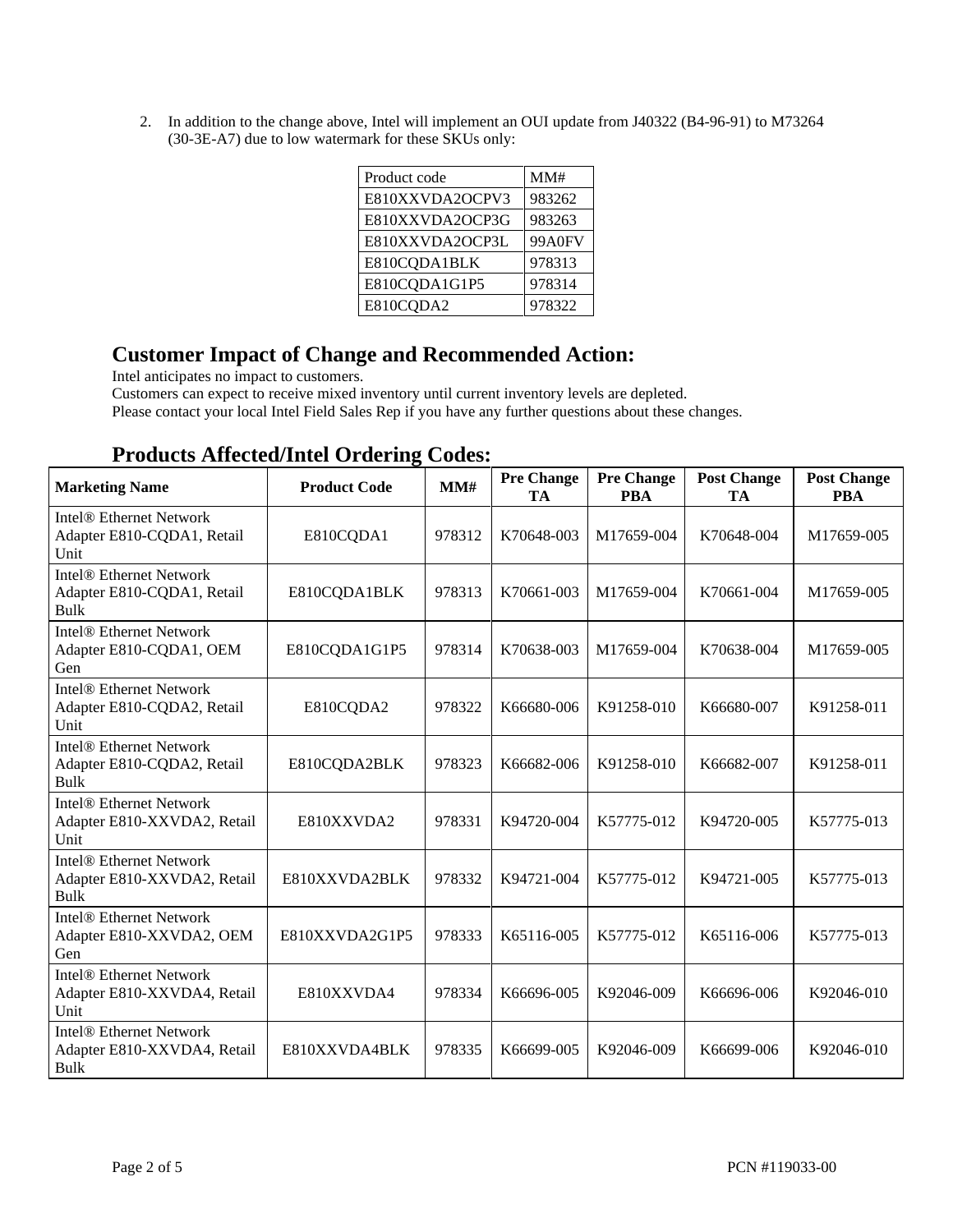| <b>Marketing Name</b>                                                         | <b>Product Code</b> | MM#           | <b>Pre Change</b><br>TA | <b>Pre Change</b><br><b>PBA</b> | <b>Post Change</b><br>TA | <b>Post Change</b><br><b>PBA</b> |
|-------------------------------------------------------------------------------|---------------------|---------------|-------------------------|---------------------------------|--------------------------|----------------------------------|
| <b>Intel® Ethernet Network</b><br>Adapter E810-XXVDA4, OEM<br>Gen             | E810XXVDA4LG1P5     | 979091        | K70877-004              | M10767-006                      | K70877-005               | M10767-007                       |
| <b>Intel® Ethernet Network</b><br>Adapter OCP3.0 E810-CQDA1,<br>Retail Unit   | E810CQDA1OCPV3      | 983092        | K59876-003              | K98494-004                      | K59876-004               | K98494-005                       |
| <b>Intel® Ethernet Network</b><br>Adapter OCP3.0 E810-CQDA1,<br>OEM Gen       | E810CQDA1OCPV3G     | 983093        | K59871-003              | M17434-004                      | K59871-004               | M17434-004                       |
| <b>Intel® Ethernet Network</b><br>Adapter OCP3.0 E810-CQDA2,<br>OEM Gen       | E810CQDA2OCPV3G     | 983094        | K57389-005              | M12947-005                      | K57389-006               | M12947-006                       |
| <b>Intel® Ethernet Network</b><br>Adapter OCP3.0 E810-<br>XXVDA4, Retail Unit | E810XXVDA4OCPV3     | 983099        | M33397-001              | M33399-002                      | M33397-002               | M33399-002                       |
| <b>Intel® Ethernet Network</b><br>Adapter OCP3.0 E810-<br>XXVDA4, OEM Gen     | E810XXVDA4OCP3G     | 983100        | M33395-001              | K80838-005                      | M33395-002               | K80838-006                       |
| <b>Intel® Ethernet Network</b><br>Adapter OCP3.0 E810-<br>XXVDA2, Retail Unit | E810XXVDA2OCPV3     | 983262        | K94704-004              | K71121-004                      | K94704-005               | K71121-005                       |
| <b>Intel® Ethernet Network</b><br>Adapter OCP3.0 E810-<br>XXVDA2, OEM Gen     | E810XXVDA2OCP3G     | 983263        | K65520-005              | K58132-014                      | K65520-006               | K58132-015                       |
| <b>Intel® Ethernet Network</b><br>Adapter OCP3.0 E810-CQDA2,<br>Retail Unit   | E810CQDA2OCPV3      | 983581        | K59857-004              | K98472-005                      | K59857-005               | K98472-006                       |
| <b>Intel® Ethernet Network</b><br>Adapter OCP3.0 E810-CQDA1,<br>OEM Gen       | E810CQDA1OCPV3L     | 99A01J        | K98482-003              | K98484-004                      | K98482-004               | K98484-005                       |
| <b>Intel® Ethernet Network</b><br>Adapter OCP3.0 E810-<br>XXVDA4, OEM Gen     | E810XXVDA4OCP3L     | 99A08T        | M33396-001              | M33398-002                      | M33396-002               | M33398-002                       |
| Intel® Ethernet Network<br>Adapter OCP3.0 E810-<br>XXVDA2, OEM Gen            | E810XXVDA2OCP3L     | 99A0FV        | K93403-004              | K87347-005                      | K93403-005               | K87347-006                       |
| <b>Intel® Ethernet Network</b><br>Adapter OCP3.0 E810-CQDA2,<br>OEM Gen       | E810CQDA2OCPV3L     | <b>99A0FX</b> | K98456-004              | K98464-005                      | K98456-005               | K98464-006                       |
| <b>Intel® Ethernet Network</b><br>Adapter E810-2CQDA2, OEM<br>Gen             | E8102CQDA2G1P5      | 99A13V        | M31332-003              | K87758-008                      | M31332-004               | K87758-009                       |
| <b>Intel® Ethernet Network</b><br>Adapter E810-XXVDA4, OEM<br>Gen             | E810XXVDA4G2P5      | 99A2H8        | K99581-005              | K92046-009                      | K99581-006               | K92046-010                       |
| <b>Intel® Ethernet Network</b><br>Adapter E810-CQDA2, OEM<br>Gen              | E810CQDA2G2P5       | 99A454        | K99580-006              | K91258-010                      | K99580-007               | K91258-011                       |
| <b>Intel® Ethernet Network</b><br>Adapter E810-2CQDA2, Retail                 | E8102CQDA2          | 99AL14        | M44778-002              | K87758-008                      | M44778-003               | K87758-009                       |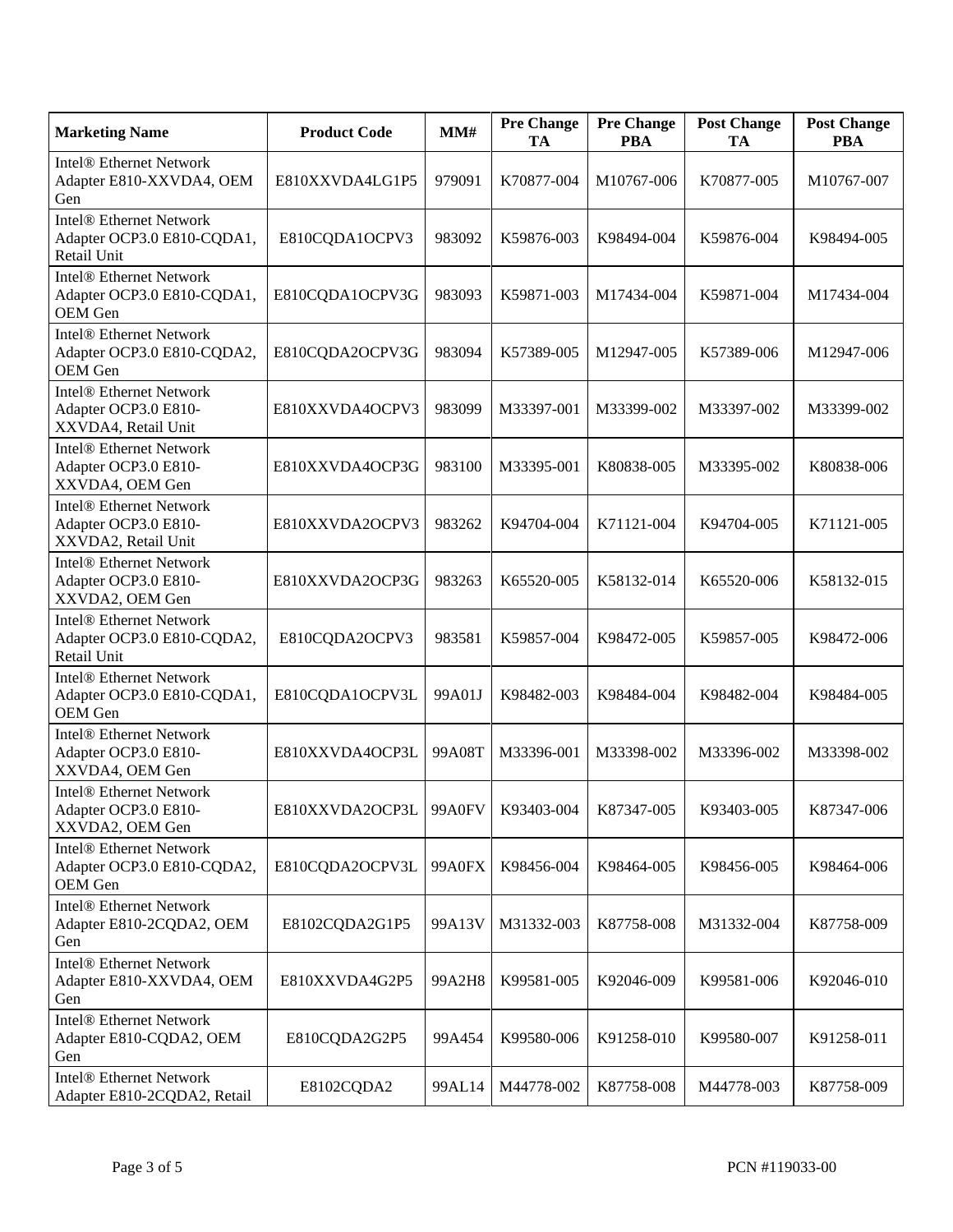## **PCN Revision History:**

**Date of Revision: Revision Number: Reason:**

April 19, 2022 00 00 Originally Published PCN